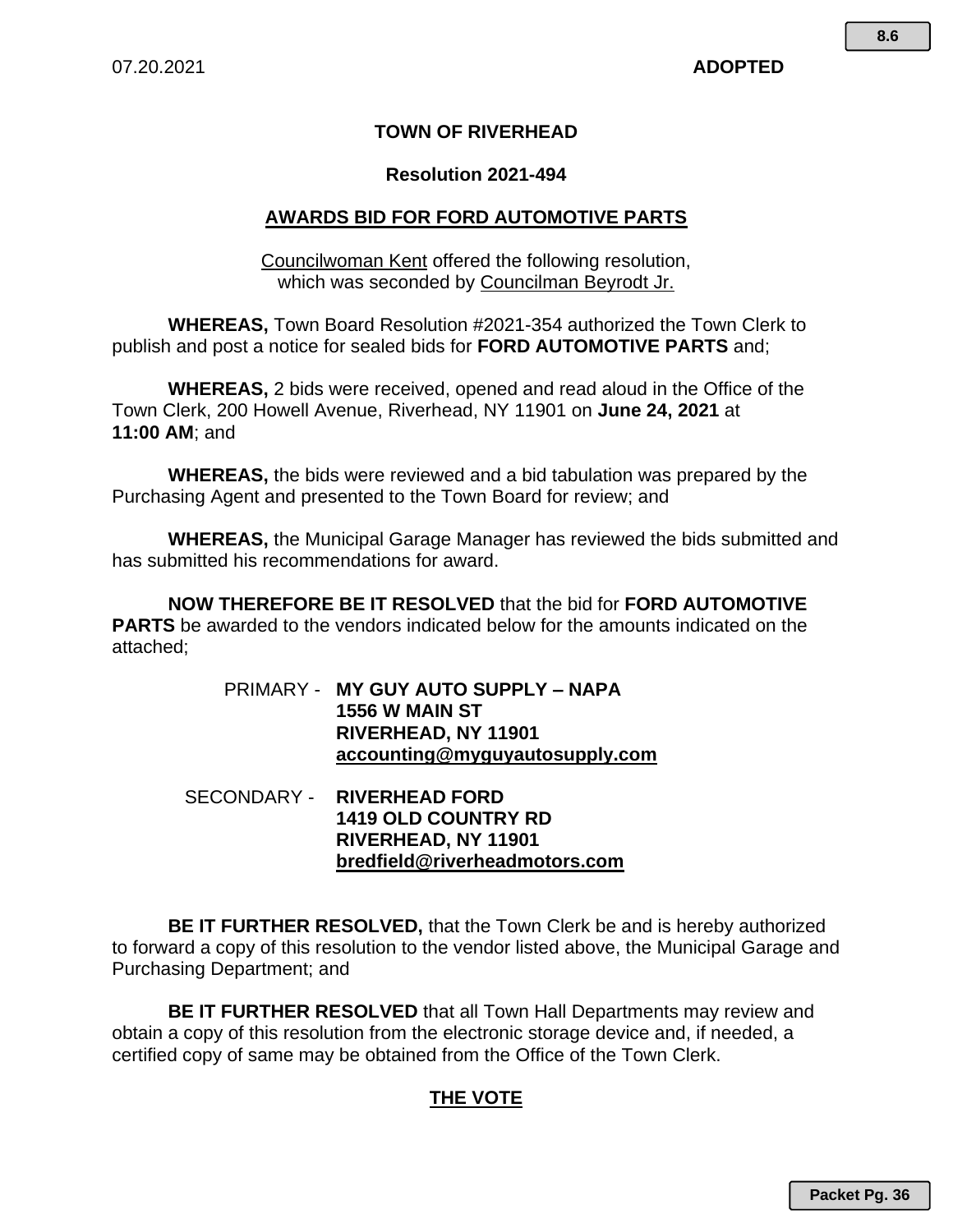This is to certify that I, the undersigned, Town Clerk of the Town of Riverhead, County of Suffolk, State of New York, have compared the forgoing copy of a Resolution with the original now on file in this office and which was duly adopted on July 20, 2021

State of New York County of Suffolk } ss: Town of Riverhead

and that the same is a true and correct transcript of said Resolution and the of the whole thereof.



IN WITNESS WHEREOF, I have hereunto set my hand and the official seal of the Town of Riverhead, on July 21, 2021

Diane M. Wilhelm

, Town Clerk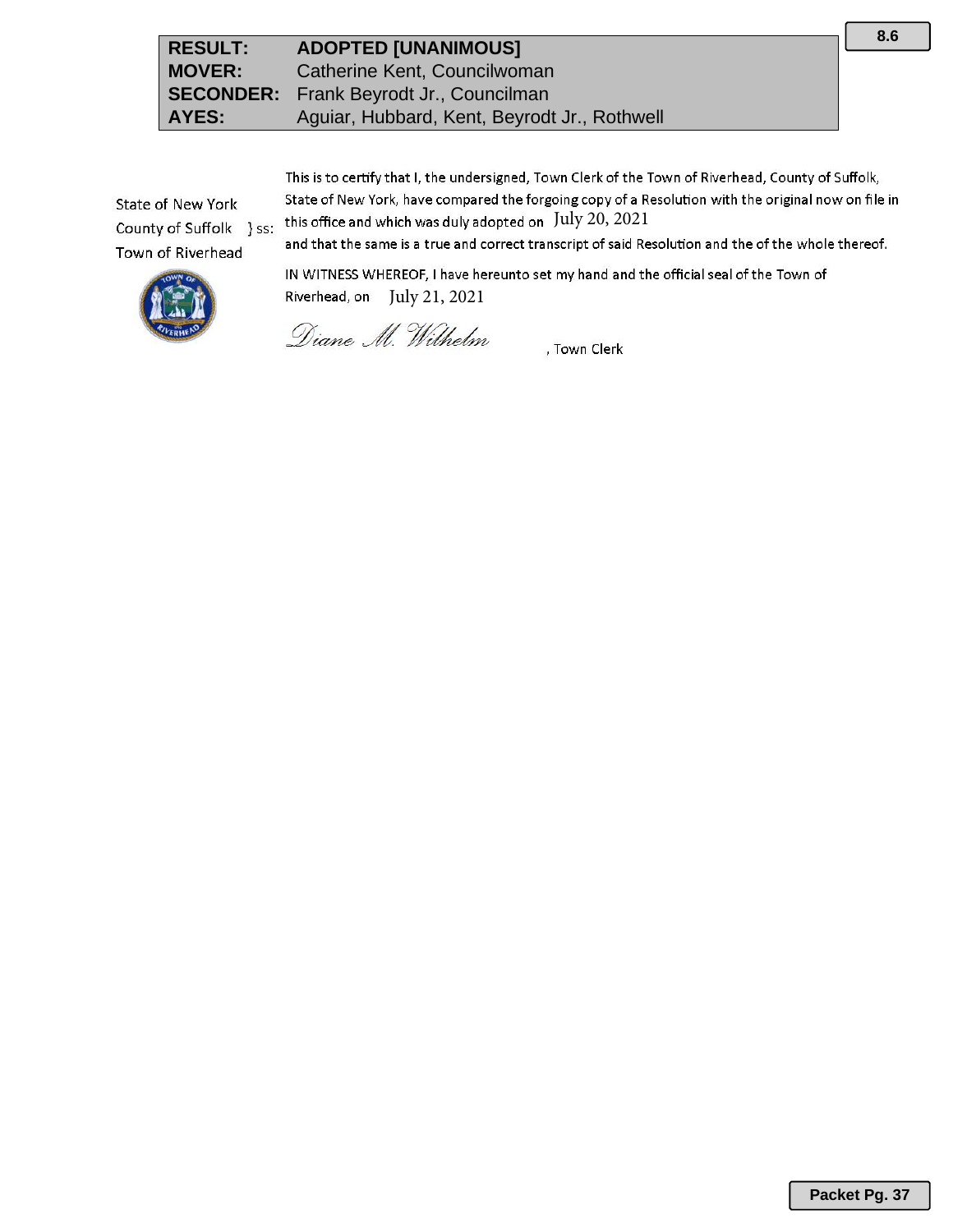### **FISCAL IMPACT STATEMENT OF PROPOSED RIVERHEAD TOWN BOARD LEGISLATION**

| Type of Legislation<br>А.                                                                                                                                                                                                                                                        | Resolution x<br>Local Law                                                                                                         |                    |  |
|----------------------------------------------------------------------------------------------------------------------------------------------------------------------------------------------------------------------------------------------------------------------------------|-----------------------------------------------------------------------------------------------------------------------------------|--------------------|--|
| В.                                                                                                                                                                                                                                                                               | Title of Proposed Legislation: Awards Bid for Ford Automotive Parts                                                               |                    |  |
| C.                                                                                                                                                                                                                                                                               | Purpose of Proposed Legislation:                                                                                                  |                    |  |
| D.                                                                                                                                                                                                                                                                               | Will the Proposed Legislation Have a Fiscal Impact?<br>Yes x<br>No                                                                |                    |  |
| Е.                                                                                                                                                                                                                                                                               | If the answer to section D is "yes", select (a) or (b) below and initial or detail as applicable:                                 |                    |  |
| The fiscal impact can be absorbed by Town/department existing resources set forth in approved Town Annual Budget x<br>(a)<br>(example:routine and budgeted procurement of goods/services)*if selecting E(a), please initial then skip items F,G and<br>complete H,I and J;<br>nr |                                                                                                                                   |                    |  |
| (b)                                                                                                                                                                                                                                                                              | The description/explanation of fiscal impact is set forth as follows:                                                             |                    |  |
| F.<br>5 Years                                                                                                                                                                                                                                                                    | If the answer to E required description/explanation of fiscal impact (E(b)), please describe total Financial Cost of Funding over |                    |  |
| <b>Proposed Source of Funding</b><br>G.<br>Appropriation Account to be Charged: A01-445-132-00000                                                                                                                                                                                |                                                                                                                                   |                    |  |
| <b>Grant or other Revenue Source:</b>                                                                                                                                                                                                                                            |                                                                                                                                   |                    |  |
| Appropriation Transfer (list account(s) and amount):                                                                                                                                                                                                                             |                                                                                                                                   |                    |  |
|                                                                                                                                                                                                                                                                                  |                                                                                                                                   |                    |  |
| H. Typed Name &<br>Title of                                                                                                                                                                                                                                                      | I. Signature of Preparer                                                                                                          | J. Date<br>7/07/21 |  |
| Preparer: Teresa<br><b>Baldinucci</b>                                                                                                                                                                                                                                            |                                                                                                                                   |                    |  |
|                                                                                                                                                                                                                                                                                  | eresa Baldinucci<br>7/20/2021<br>Teresa Baldinucci                                                                                |                    |  |
| K. Accounting Staff<br>Name & Title                                                                                                                                                                                                                                              | L. Signature of Accounting Staff                                                                                                  | M. Date<br>7/14/21 |  |
| William Rothaar,<br>Accounting                                                                                                                                                                                                                                                   | William Rothans                                                                                                                   |                    |  |
| Department                                                                                                                                                                                                                                                                       | <b>William Rothaar</b>                                                                                                            |                    |  |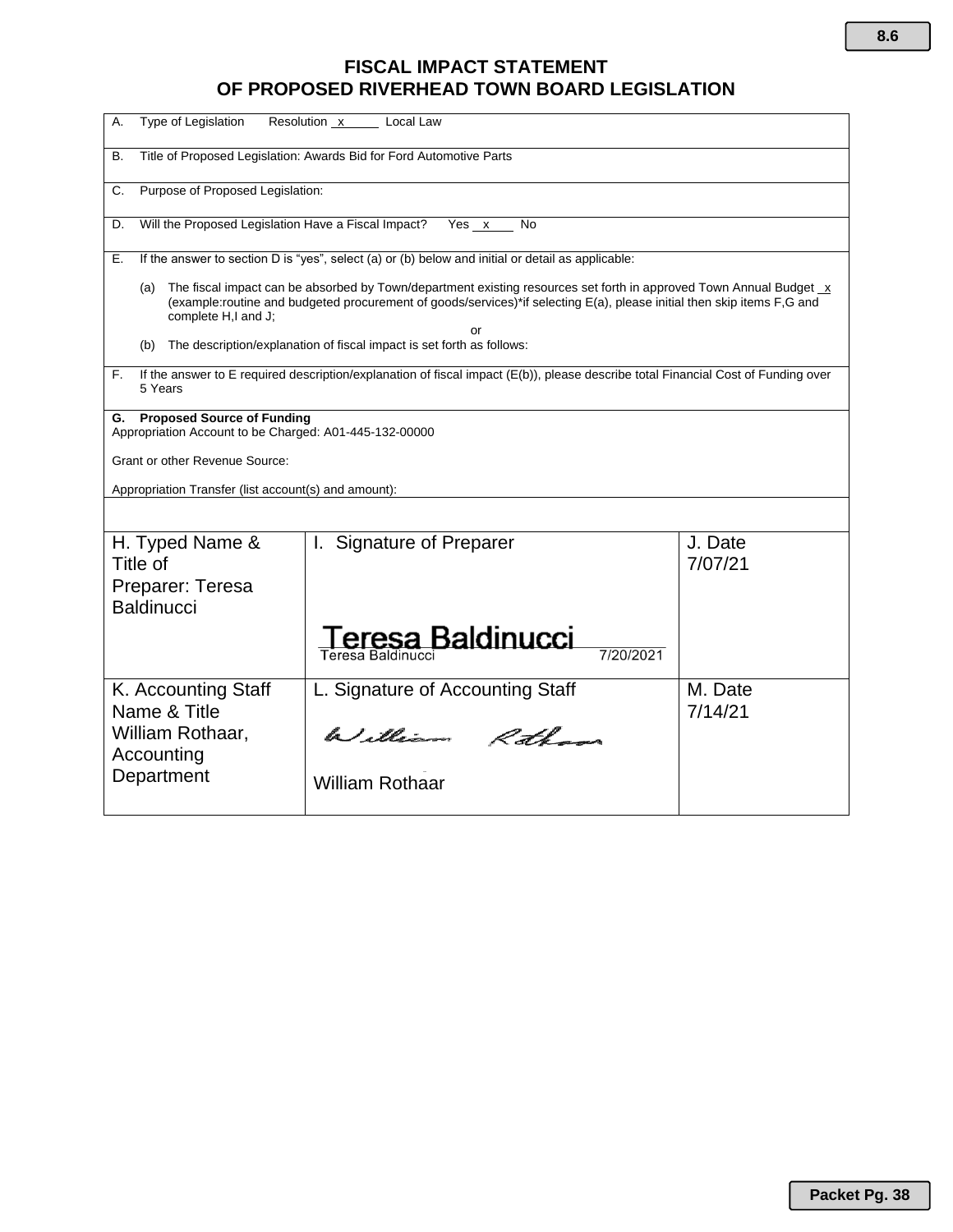

## FORD AUTOMOTIVE PARTS PROPOSAUBID SHEET

#### 1. Company information:

a. Name, physical address, mailing address, telephone number, fax number, the name of the primary contact for this bid, and the e-mail address for the primary contact and/or main office.

<u>Jasen Esposito, accounting@myguyautosupply.com</u> <del>) - तुल्का ज</del>िल्लामा न

b. Confirm that the company is an authorized dealer/distributor of Ford OEM parts **YES**  $YES$  or NO

c. Identify the location for pick-up of parts.

1556 W Main St. Riverhead NY 11901

#### 2. Insurance:

- a. Proof of Comprehensive General Liability Insurance, including products completed, contractual, property and personal injury in the amount of \$1,000,000.00 per occurrence and \$2,000,000.00 in the aggregate; and
- b. Proof of professional liability insurance in the amount of (\$1,000,000.00.); and
- c. Proof of Automotive/Equipment Liability (Bodily Injury and Property Damage) insurance in the amount of \$100,000 (per occurrence)/\$300,000 (total).

#### (Please annex proof of insurance.)

3. Identify or provide information regarding availability "in stock" or ability to supply within the time parameters set forth in the bid specifications: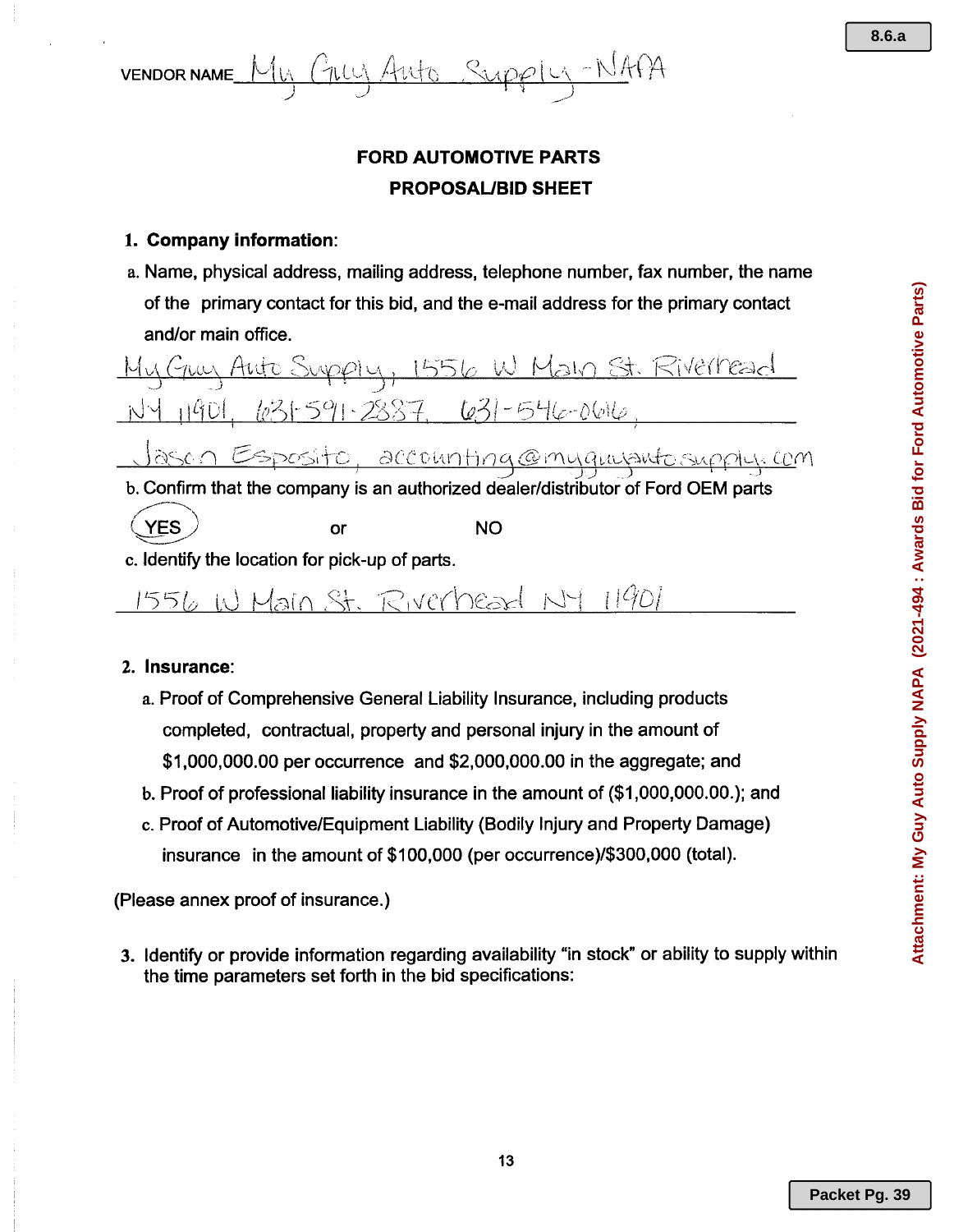| <b>VENDOR NAME</b> | $\mathbf{a}$ | - 24<br>-11.<br>ی ک | $10-10$<br>. سيد ا |
|--------------------|--------------|---------------------|--------------------|
|                    |              |                     |                    |

| <b>Equipment</b>               | Standard (typical) in stock or delivery time (please specify) |
|--------------------------------|---------------------------------------------------------------|
| Suspension                     | HOURS                                                         |
| Shaft assemblies               | DAY                                                           |
| Rotor assemblies               | KN STOCK<br>KN STOCK                                          |
| <b>Brake kits</b>              |                                                               |
| Spark plugs                    | 556K                                                          |
| Belts, hoses, gaskets and fans |                                                               |
| <b>HVAC</b> system             | <b>DAY</b>                                                    |
| Lights                         |                                                               |
| Power train items              | OURS                                                          |
| 4. Price                       | $\theta$ $\epsilon$                                           |

| A. Discount from Ford List Price          |   |
|-------------------------------------------|---|
| <b>B. Discount from Dealer List Price</b> | % |

Please describe and identify the discount options identified above, i.e. Town is limited to "A" "Discount from Ford Price List" or 19wn may choose from QPtiqnA"'it'or "B" whichever provides the best (lowest) price": 1*01/11N ,* S *Ullt* f16t> ro <sup>I</sup> <sup>I</sup> •

| <b>DATE:</b> JUNE 23, 2021 |  |
|----------------------------|--|
| SIGNED: Anima Sina         |  |
| PRINT NAME: JESINA Traise  |  |
| TITLE: Office Manager      |  |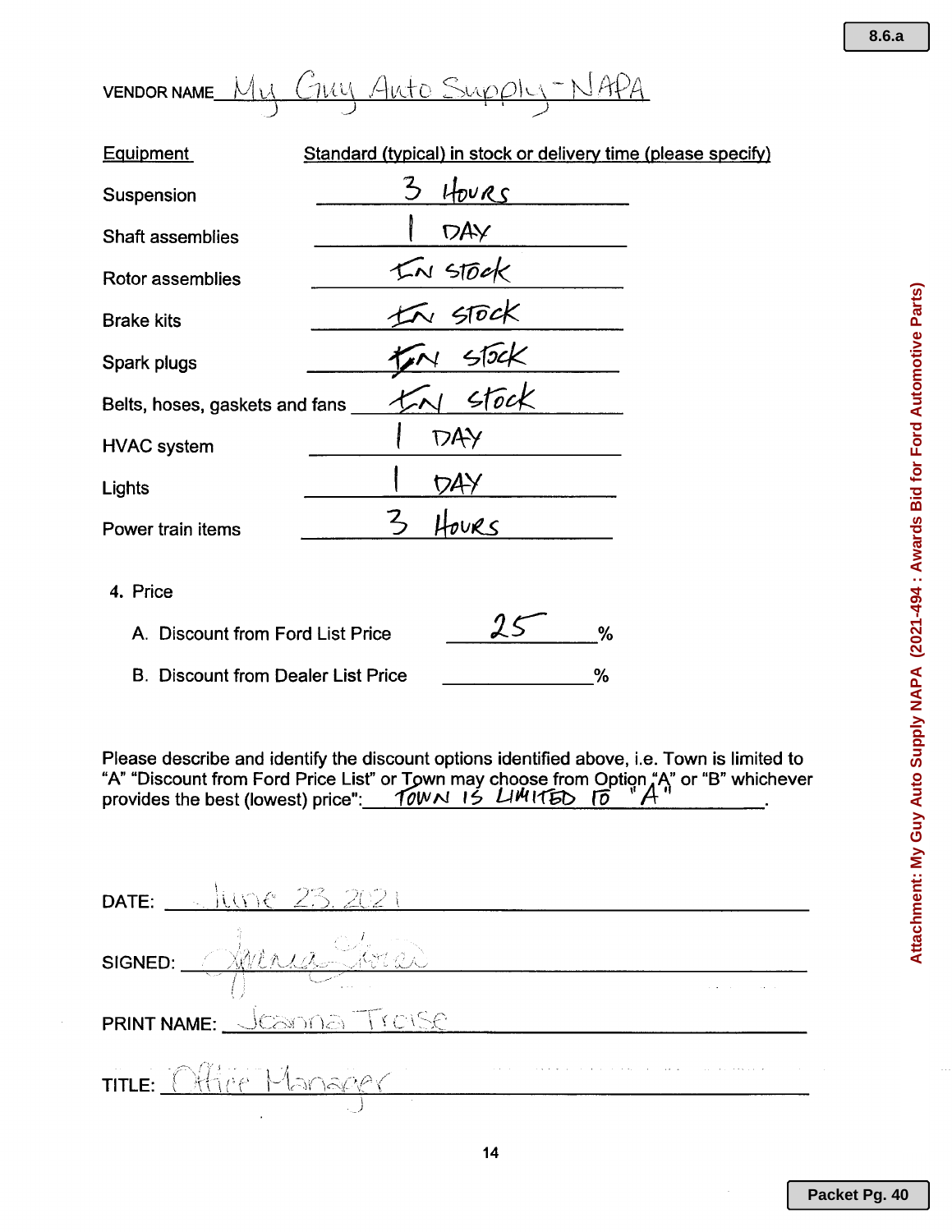$V_{ENDOR\ NAME}$   $R_{IVP}/\eta_{PA}$   $F_{O}/\eta$ 

## **FORD AUTOMOTIVE PARTS PROPOSAL/BID SHEET**

#### 1. **Company information:**

a. Name, physical address, mailing address, telephone number, fax number, the name of the primary contact for this bid, and the e-mail address for the primary contact and/or main office.

# $\mu$ UERHEAD FORD

# OLD COUNTRY ROAD

# NERHEAT

b. Confirm that the company is an authorized dealer/distributor of Ford OEM parts

(YES) or NO

c. Identify the location for pick-up of parts.

chilectly arross Rouxe 58

#### 2. **Insurance:**

- a. Proof of Comprehensive General Liability Insurance, including products completed, contractual, property and personal injury in the amount of \$1,000,000.00 per occurrence and \$2,000,000.00 in the aggregate; and
- b. Proof of professional liability insurance in the amount of (\$1,000,000.00.); and
- c. Proof of Automotive/Equipment Liability (Bodily Injury and Property Damage) insurance in the amount of \$100,000 (per occurrence}/\$300,000 (total).

(Please annex proof of insurance.)

3. Identify or provide information regarding availability "in stock" or ability to supply within the time parameters set forth in the bid specifications: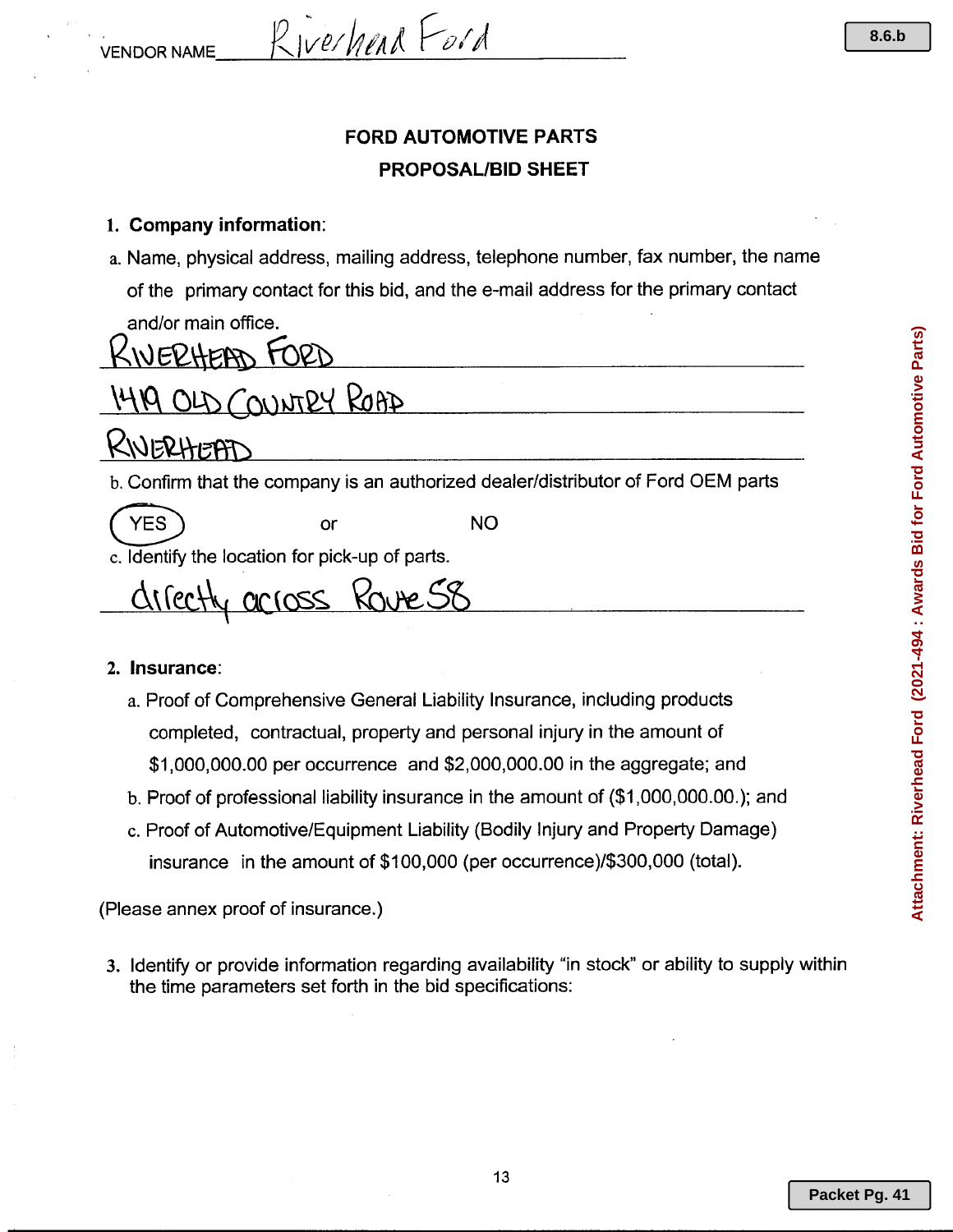$VENDOR NAME$   $K$ *iverlieur*  $F$ *v* $d$ 

| <b>Equipment</b>                          | Standard (typical) in stock or delivery time (please specify) |  |
|-------------------------------------------|---------------------------------------------------------------|--|
| Suspension                                |                                                               |  |
| Shaft assemblies                          |                                                               |  |
| Rotor assemblies                          |                                                               |  |
| <b>Brake kits</b>                         |                                                               |  |
| Spark plugs                               |                                                               |  |
| Belts, hoses, gaskets and fans            |                                                               |  |
| <b>HVAC</b> system                        |                                                               |  |
| Lights                                    |                                                               |  |
| Power train items                         |                                                               |  |
|                                           |                                                               |  |
| 4. Price                                  |                                                               |  |
| A. Discount from Ford List Price          | %                                                             |  |
| <b>B. Discount from Dealer List Price</b> | $\%$                                                          |  |

Please describe and identify the discount options identified above, i.e. Town is limited to "A" "Discount from Ford Price List" or Town may choose from Option "A" or "B" whichever provides the best (lowest) price": \_

|             | DATE: <u>JUNE 21,2021</u>  |
|-------------|----------------------------|
| SIGNED: hul |                            |
|             | PRINT NAME: BRIAN REDFIELD |
| TITLE:      | PARTS MANBLER              |